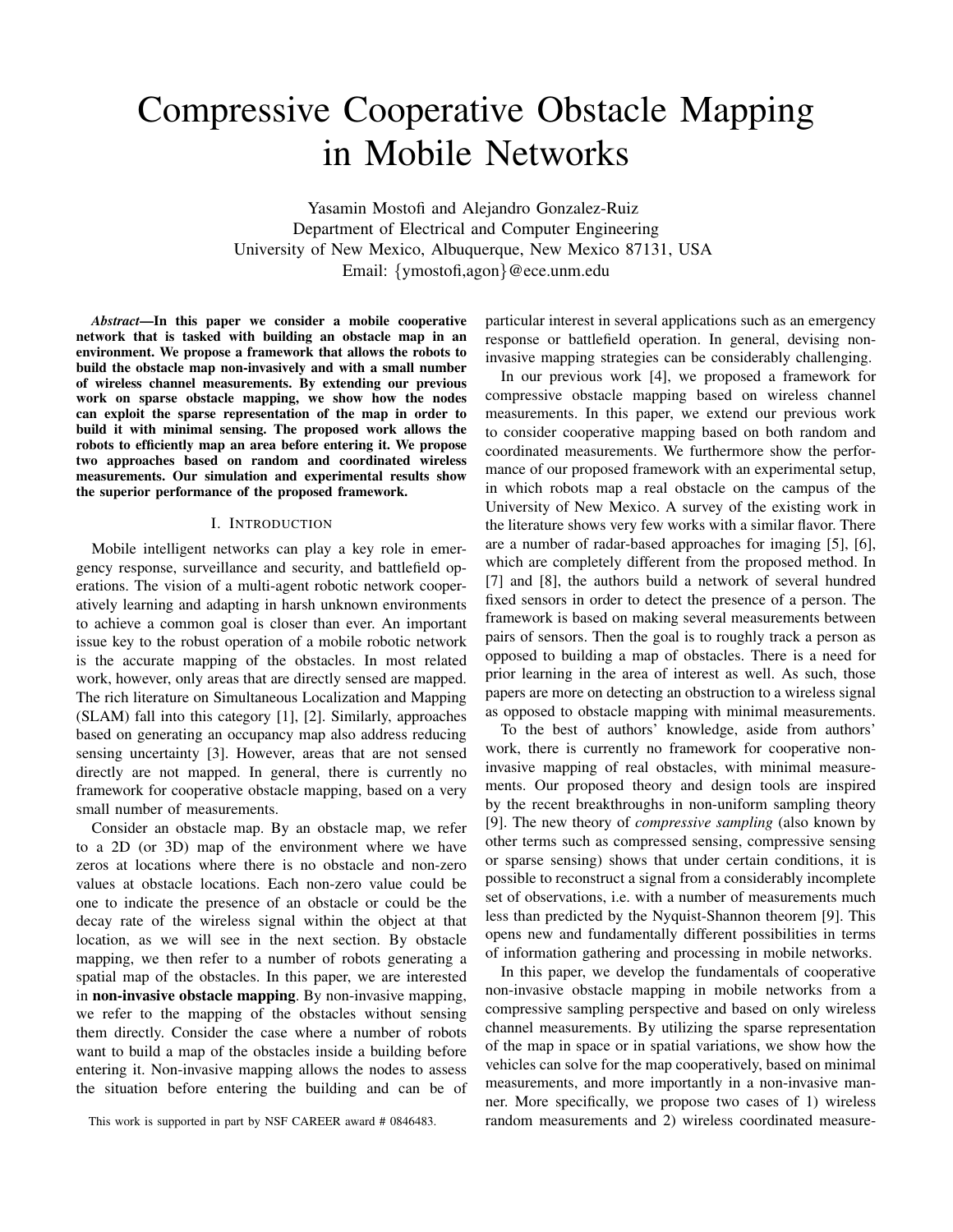ments, where the latter can result in the sparse sampling of the frequency transformation of the obstacle map. We show the superior performance of the proposed framework through both simulation and experiment. Overall, our framework is a new multidisciplinary approach that integrates robotics and wireless communications for efficient non-invasive obstacle mapping, based on wireless channel measurements.

# II. AN OVERVIEW OF COMPRESSIVE SAMPLING THEORY [9]–[11]

The new theory of sampling is based on the fact that real-world signals typically have a sparse representation in a certain transformed domain. Consider a scenario where we are interested in recovering a vector  $x \in \mathbb{R}^N$ . For 2D signals, vector  $x$  can represent the columns of the matrix of interest stacked up to form a vector. Let  $y \in \mathbb{R}^K$  where  $K \ll N$  represent the incomplete linear measurement of vector  $x$  obtained by the sensors. We will have

$$
y = \Phi x,\tag{1}
$$

where we refer to  $\Phi$  as the observation matrix. Clearly, solving for x based on the observation set  $y$  is an ill-posed problem as the system is severely under-determined ( $K \ll N$ ). However, suppose that  $x$  has a sparse representation in another domain, i.e. it can be represented as a linear combination of a small set of vectors:

$$
x = \Gamma X,\tag{2}
$$

where  $\Gamma$  is an invertible matrix and X is S-sparse, i.e.  $|\text{supp}(X)| = S \ll N$  where supp $(X)$  refers to the set of indices of the non-zero elements of X and  $|\cdot|$  denotes its cardinality. This means that the number of non-zero elements in  $X$  is considerably smaller than  $N$ . Then we will have

$$
y = \Psi X,\tag{3}
$$

where  $\Psi = \Phi \times \Gamma$ . If  $S \leq K$  and we knew the positions of the non-zero coefficients of  $X$ , we could solve this problem with traditional techniques like least-squares. In general, however, we do not know anything about the structure of  $X$  except for the fact that it is sparse (which we can validate by analyzing similar data). The new theory of compressive sensing allows us to solve this problem.

*Theorem 1* (see [9] for details and the proof): If  $K \geq 2S$ and under specific conditions, the desired  $X$  is the solution to the following optimization problem:

$$
\min||X||_0, \text{ such that } y = \Psi X,\tag{4}
$$

where  $||X||_0 = |supp(X)|$  represents the zero norm of vector X.

Theorem 1 states that we only need  $2 \times S$  measurements to recover  $X$  and therefore  $x$  fully. This theorem, however, requires solving a non-convex combinatorial problem, which is not practical. For over a decade, mathematicians have worked towards developing an almost perfect approximation to the  $\ell_0$ optimization problem of Theorem 1 [12], [13]. Recently, such efforts resulted in several breakthroughs.

More specifically, consider the following  $\ell_1$  relaxation of the aforementioned  $\ell_0$  optimization problem:

$$
\min||X||_1, \text{ subject to } y = \Psi X. \tag{5}
$$

*Theorem 2:* (see [9], [10]) Assume that  $X$  is S-sparse. The  $\ell_1$  relaxation can exactly recover X from measurement y if matrix  $\Psi$  satisfies the Restricted Isometry Condition for  $(2S, \sqrt{2}-1)$ , as described below.

*Restricted Isometry Condition (RIC) [11]: Matrix Ψ satis*fies the RIC with parameters  $(Z, \epsilon)$  for  $\epsilon \in (0, 1)$  if

$$
(1 - \epsilon) ||c||_2 \le ||\Psi c||_2 \le (1 + \epsilon) ||c||_2 \tag{6}
$$

for all  $Z$ -sparse vector  $c$ . Other conditions and extensions of Theorem 2 have also been developed [14], [15]. While it is not possible to define all the classes of matrices  $\Psi$  that satisfy RIC, it is shown that random partial Fourier matrices [16] as well as random Gaussian [17]- [18] or Bernoulli matrices [19] satisfy RIC (a stronger version) with the probability  $1 - O(N^{-M})$  if

$$
K \ge B_M S \times \log^{O(1)} N,\tag{7}
$$

where  $B_M$  is a constant, M is an accuracy parameter and  $O(·)$ is Big-O notation [9]. Eq. 7 shows that the number of required measurements could be considerably less than N.

While the recovery of sparse signals is important, in practice signals may rarely be sparse. Most signals, however, will be compressible, i.e. most of signal's energy is in very few coefficients. In practice, the observation vector  $y$  will also be corrupted by noise. The  $\ell_1$  relaxation and the corresponding required RIC condition can be easily extended to the case of noisy observations with compressible signals [20].

### *A. Basis Pursuit (BP): Reconstruction Using*  $\ell_1$  *Relaxation*

The  $\ell_1$  optimization problem of Eq. 5 can be posed as a linear programming problem [21]. The compressive sensing algorithms that reconstruct the signal based on  $\ell_1$  optimization are typically referred to as "Basis Pursuit" [10]. Reconstruction through  $\ell_1$  optimization has the strongest known recovery guarantees [11]. The  $\ell_1$  magic toolbox [22] provides several optimization tools for solving the aforementioned  $\ell_1$  relaxation and its variations. The computational complexity, however, can be high, especially when dealing with real data. SPARSA [23], GPSR [24] and AC [25] are a few examples of the continuing attempts to reduce the computational complexity of the convex relaxation approach. Overall, we found SPARSA to be more computationally efficient yet effective in solving this problem, especially when dealing with real data.

# *B. Matching Pursuit (MP): Reconstruction using Successive Interference Cancellation*

While the  $\ell_1$  relaxation of the previous part can solve the compressive sampling problem with performance guarantees, its computational complexity can be high, as mentioned above. Alternatively, there are greedy approaches that can solve the compressive sampling problem more efficiently, at the cost of a (possibly slight) loss of performance. Next, we summarize such approaches.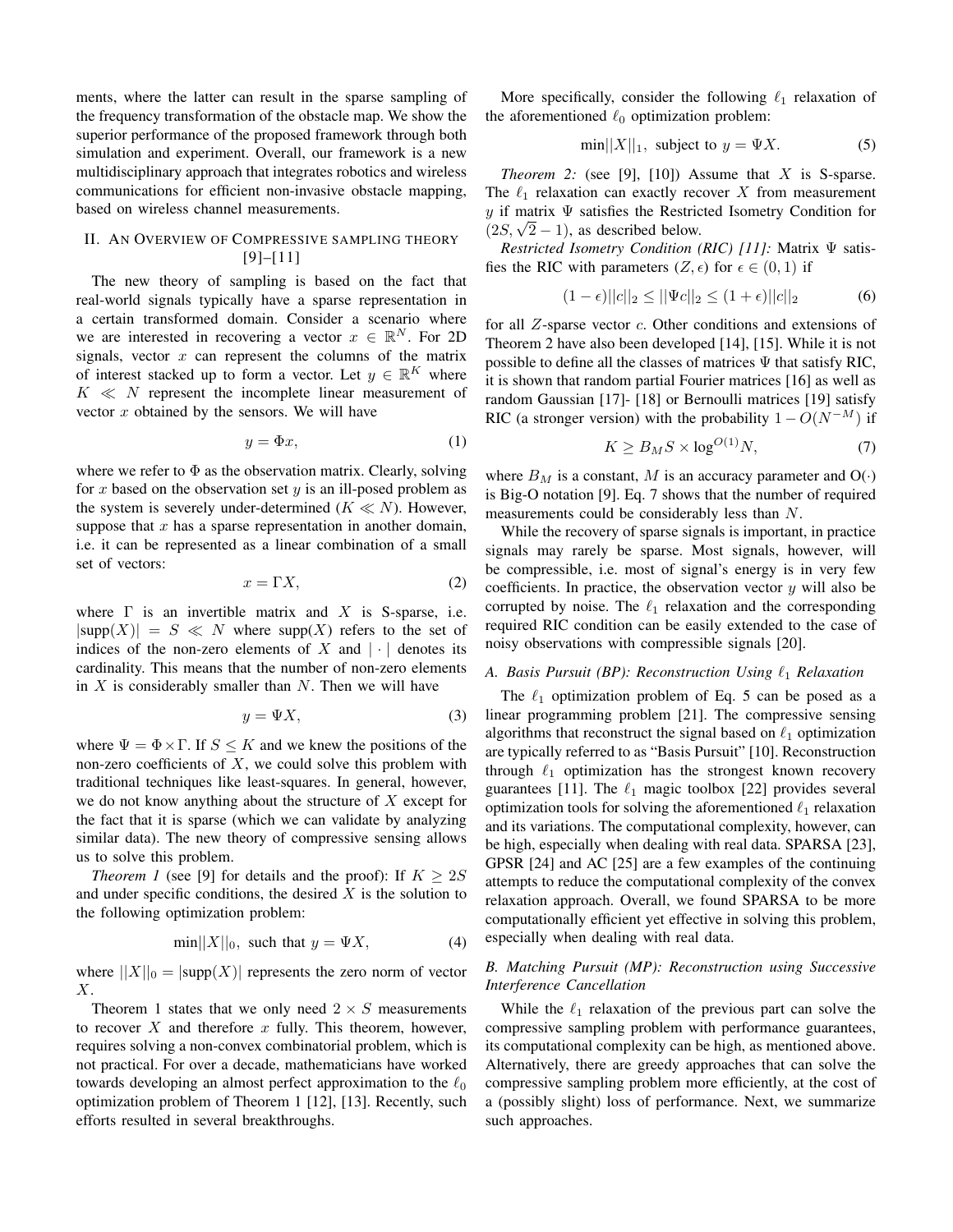The Restricted Isometry Condition implies that the columns of matrix Ψ should have a certain near-orthogonality property. Let  $\Psi = [\Psi_1 \Psi_2 \dots \Psi_N]$ , where  $\Psi_i$  represents the *i*<sup>th</sup> column of matrix  $\Psi$ . We will have  $y = \sum_{j=1}^{N} \Psi_j X_j$ , where  $X_j$  is the  $j<sup>th</sup>$  component of vector X. Consider recovering  $X_i$ :

$$
\frac{\Psi_i^H y}{\Psi_i^H \Psi_i} = \underbrace{X_i}_{\text{desired term}} + \underbrace{\sum_{j=1, j \neq i}^N \frac{\Psi_i^H \Psi_j}{\Psi_i^H \Psi_i} X_j}_{\text{interference}}.
$$
\n(8)

If the columns of  $\Psi$  were orthogonal, then Eq. 8 would have resulted in the recovery of  $X_i$ . For an under-determined system, however, this will not be the case. Then there are two factors affecting recovery quality based on Eq. 8. First, how orthogonal is the  $i<sup>th</sup>$  column to the rest of the columns and second how strong are the other components of  $X$ . In other words, it is desirable to first recover the strongest component of  $X$ , subtract its effect from  $y$ , recover the second strongest component and continue the process. Adopting the terminology of CDMA (Code Division Multiple Access), we refer to such approaches as *Successive Interference Cancellation* [4]. In fact, if  $X_i \neq 0$ , one can think of  $\Psi_i$  coding  $X_i$ . If the  $i^{\text{th}}$ code is used as in Eq. 8, then ideally  $X_i$  for  $j \neq i$  can not be decoded properly and only  $X_i$  can be recovered.

Recently, Tropp et al. independently proposed using a version of successive interference cancellation in the context of compressive sampling and derived the conditions under which it can result in almost perfect recovery [26]. They refer to it as Orthogonal Matching Pursuit (OMP). Similar to Successive Interference Cancellation, the basic idea of OMP is to iteratively multiply the measurement vector,  $y$ , by  $\Psi^H$ , recover the strongest component, subtract its effect and continue again. A variation of OMP, Regularized Orthogonal Matching Pursuit (ROMP), was later introduced by Needell et al. [11]. The main difference in ROMP as compared to OMP is that in each iterative step, a set of indices (locations of vector  $X$  with non-negligible components) are recovered at the same time instead of only one at a time, resulting in a faster recovery [11]. Other variations of this work have also appeared.

## *C. Reconstruction Using Total Variation (TV) Minimization*

The spatial variations of the map (gradient) are also considerably sparse. Thus, another related sparsity-based reconstruction approach is to use the sparsity in the gradient [9], [22], [27]. Let  $f = [f_{i,j}]$  denote an  $m \times m$  matrix that represents the spatial function of interest. Define the following operators:  $D_{h,i,j}(f) = \begin{cases} f_{i+1,j} - f_{i,j} & i < m \\ 0 & i = 0 \end{cases}$ ,  $D_{v,i,j}(f) = \begin{cases} f_{i,j+1} - f_{i,j} & j < m \\ 0 & j = 0 \end{cases}$  and  $D_{i,j}(f) =$  $\left( D_{h,i,j}(f) \right)$  $D_{v,i,j}(f)$  . Then, the Total Variation function is defined as follows: TV $(f) = \sum_{ij} \sqrt{(D_{h,i,j}(f))^2 + (D_{v,i,j}(f))^2}$  =  $\sum_{ij} ||D_{i,j}(f)||_2$ . TV minimization approaches solve the following problem or a variation of it:

$$
\min \text{TV}(f), \text{ subject to } y = \Psi_f \times v_f, \tag{9}
$$

where  $v_f$  is a column vector that results from stacking up the columns of matrix  $f$ , and  $y$  is the observation vector, which is linearly related to  $v_f$  through matrix  $\Psi_f$ . The  $\ell_1$  magic toolbox provides a solver for this TV minimization problem. More recently, TVAL [27] is proposed for solving this problem more efficiently and robustly, which we will use in the next section.

# III. COMPRESSIVE COOPERATIVE MAPPING OF **OBSTACLES**

In this section we show how a group of mobile nodes can build a map of the obstacles non-invasively. We start by summarizing our original proposed framework of [4]. We then extend that work and propose two different strategies for compressive obstacle mapping: 1) random wireless measurements and 2) coordinated wireless measurements, where the second approach can result in sampling in the frequency or space domain. Finally, and most importantly, we show the reconstruction of a real obstacle on UNM campus, using our proposed framework and two robotic units.

We consider building a 2D map of the obstacles in this paper. For instance, for real 3D structures, we reconstruct a horizontal cut of them, as shown in Section IV. It should, however, be noted that our proposed approach can also be easily extended to 3D maps. Figure 1 (both left and right) shows a sample 2D obstacle map where a number of vehicles want to map the space before entering it. Let  $g_n(u, v)$  represent the binary map of the obstacles at position  $(u, v)$  for  $u, v \in \mathbb{R}$ . We have

$$
g_n(u,v) = \begin{cases} 1 & \text{if } (u,v) \text{ is an obstacle} \\ 0 & \text{else} \end{cases}
$$
 (10)

Consider communication from Transmitter 1 to Receiver 1, as marked in Fig. 1 (right). A fundamental parameter that characterizes the performance of a communication channel is the received signal strength. There are three time-scales associated with the spatio-temporal changes of the channel quality and therefore received signal strength [28], as indicated in Fig. 2. The slowest dynamic is associated with the signal attenuation due to the distance-dependent power fall-off (path loss). Then there is a faster variation referred to as shadow fading (shadowing), which is due to the impact of the blocking objects. This means that each obstacle along the transmission path leaves its mark on the received signal by attenuating it to a certain degree characterized by its properties. Finally, depending on the receiver antenna angle, multiple replicas of the transmitted signal can arrive at the receiver due to the reflection from the surrounding objects, resulting in multipath fading, a faster variation in the received signal power [29].

A communication from Transmitter 1 to Receiver 1 in Fig. 1 (right), therefore, contains implicit information of the obstacles along the communication path. Consider the dashed ray (line) that corresponds to distance t and angle  $\theta$  in Fig. 1 (right). This line is at distance  $t$  from the origin and is perpendicular to the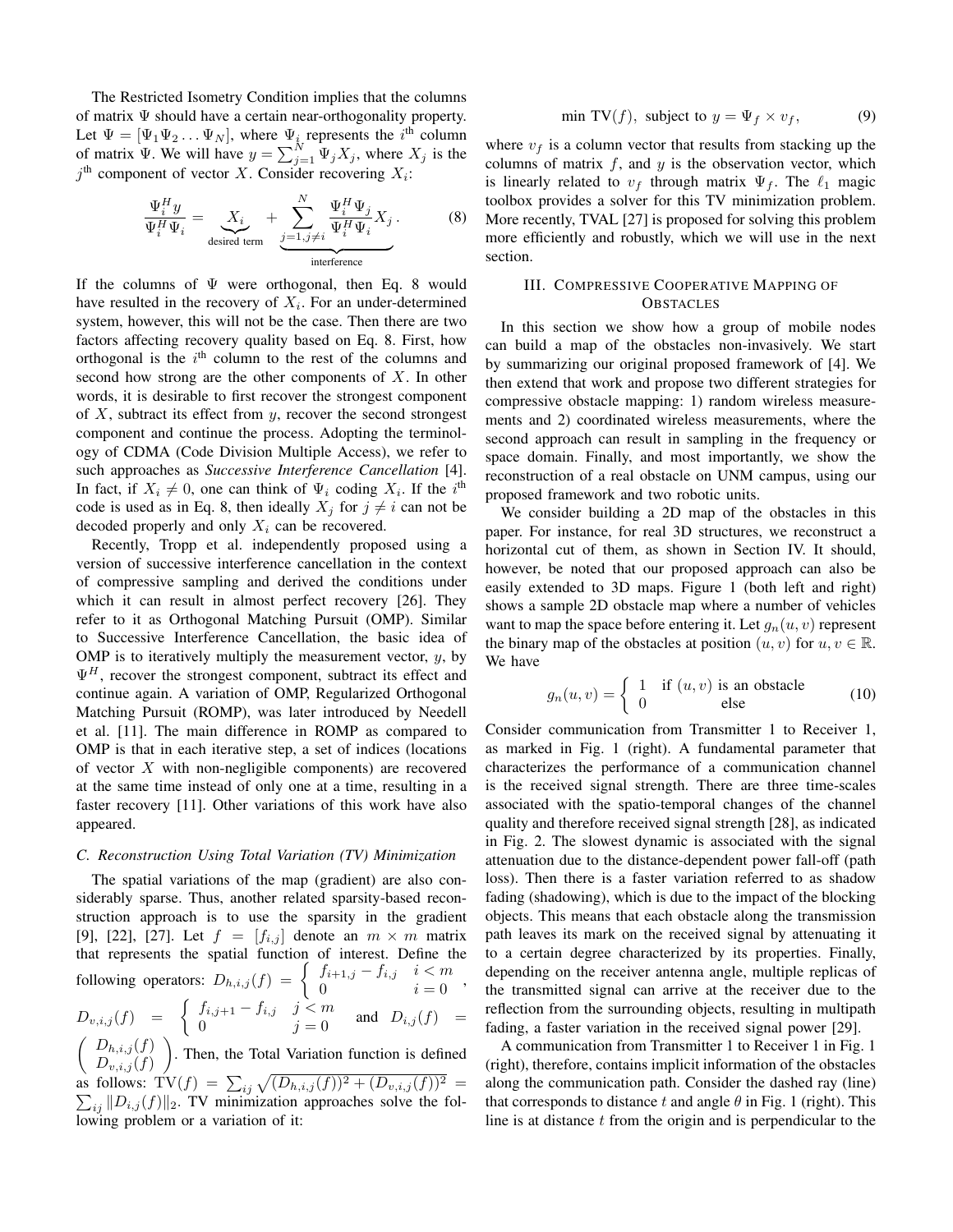

Fig. 1. An indoor obstacle map with the obstacles marked in white and the illustration of the proposed compressive cooperative mapping using (left) random and (right) coordinated wireless measurements.

line that is at angle  $\theta$  with the x-axis. Let  $P(\theta, t)$  represent the received signal power in the transmission along the ray that corresponds to distance t and angle  $\theta$ , as shown in Fig. 1 (right). We will have [28], [29],

$$
P(\theta, t) = P_s(\theta, t)w(\theta, t), \qquad (11)
$$

where

$$
P_s(\theta, t) = \underbrace{\frac{\beta P_T}{(d(\theta, t))^{\alpha}} \times \underbrace{e^{\sum_i r_i(\theta, t) n_i(\theta, t)}}_{\text{shadowing due to obstacles}} \tag{12}
$$

represents the contribution of distance-dependent path loss and shadowing. For the path loss term,  $P_T$  represents the transmitted power,  $d(\theta, t)$  is the distance between the transmitter and receiver across that ray,  $\alpha$  is the degradation exponent of the wireless signal and  $\beta$  is a constant that is a function of system parameters. For the shadowing (or shadow fading) term,  $r_i$  is the distance travelled across the  $i<sup>th</sup>$  object along the  $(\theta, t)$  ray and  $n_i < 0$  is the decay rate of the wireless signal within the  $i^{\text{th}}$ object. Furthermore, the summation is over the objects across that line. As can be seen, shadowing characterizes wireless signal attenuation as it goes through the obstacles along the transmission path and therefore contains information about the objects along that line.

 $w(\theta, t)$  of Eq. 11, on the other hand, is a positive random variable with unit average which models the impact of multipath fading. For more mathematical details on wireless channel modeling, readers are referred to [28]–[30]. We can then model  $\ln P(\theta, t)$  as follows

$$
\ln P(\theta, t) = \underbrace{\ln P_T}_{\text{transmitted power in dB}} + \underbrace{\beta_{\text{dB}} - \alpha \ln d(\theta, t)}_{\text{path loss } (\leq 0)} + \underbrace{\sum_{i} r_i(\theta, t) n_i(\theta, t)}_{\text{shadowing effect due to} + \text{Multipath fading}} + \underbrace{w_{\text{dB}}(\theta, t)}_{\text{multipath fading}},
$$
\n(13)

where  $\beta_{dB} = \ln \beta$  and  $w_{dB} = \ln w(\theta, t)$ . Then we have

$$
h(\theta, t) \triangleq \ln P(\theta, t) - \ln P_T - (\beta_{\text{dB}} - \alpha \ln d(\theta, t))
$$
  
= 
$$
\underbrace{\sum_{i} r_i(\theta, t) n_i(\theta, t)}_{\text{shadow fading effect}} + \underbrace{w_{\text{dB}}(\theta, t)}_{\text{multipath fading}}.
$$
 (14)

Path loss and shadowing represent the signal degradation due to the distance travelled and obstacles respectively and  $w_{dB}(\theta, t)$  represents the impact of multipath fading. By using an integration over the line that corresponds to  $\theta$  and t, we can express Eq. 14 as follows:

$$
h(\theta, t) = \int \int_{\text{line }(\theta, t)} g(u, v) du dv + w_{\text{dB}}(\theta, t), \quad (15)
$$

where

$$
g(u,v) = \begin{cases} n(u,v) & \text{if } g_n(u,v) = 1\\ 0 & \text{else} \end{cases}
$$
 (16)

with  $g_n(u, v)$  representing the binary map of the obstacles (indicated by Eq. 10) and  $n(u, v)$  denoting the decay rate of the signal inside the object at position  $(u, v)$  (see  $n_i(\theta, t)$  in Eq. 12).  $g(u, v)$  then denotes the true map of the obstacles including wireless decay rate information.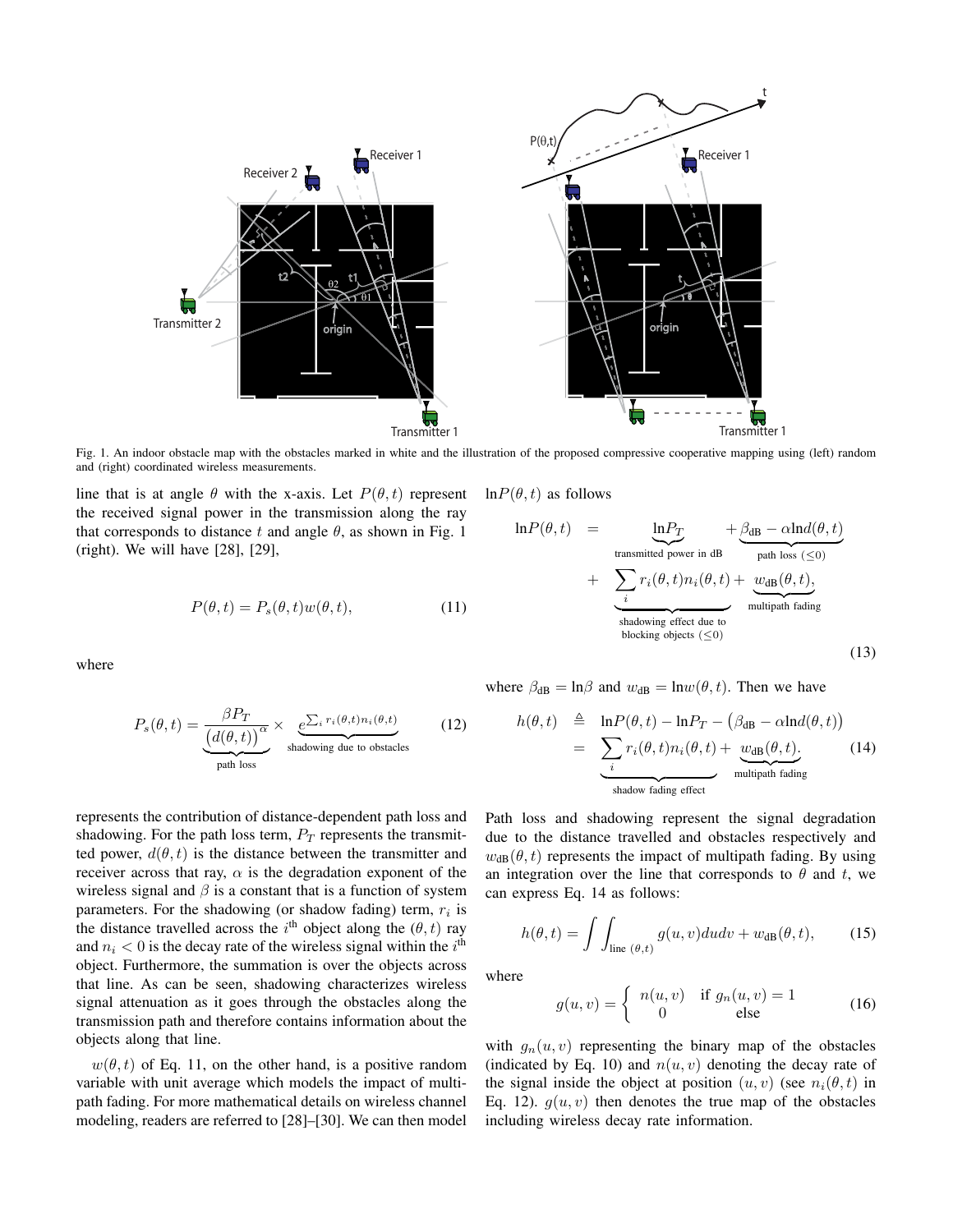

Fig. 2. A multi-scale representation of the received signal power in a wireless transmission.

## *A. Random Wireless Measurements*

Consider Fig. 1 (left), where pairs of robots are making wireless measurements. In this case, we do not assume that the robots are attempting to have a specific pattern, i.e. the  $\theta$ and t can be chosen randomly. In practice, the parameters of the path loss component of the received signal in Eq. 13 can be estimated by using a few Line Of Sight (LOS) transmissions in the same environment, as we have shown in [29]. Therefore, the impact of path loss can be removed and the receiving robot can calculate  $h(\theta, t)$ . Thus, for each  $\theta$  and t pair, a wireless transmission and reception is made, which results in measuring a line integral of Eq. 14. Let  $X$  of Eq. 3 be the vector representation of g, where the columns are stacked up. Then vector y is the vector of the gathered samples of  $h(\theta, t)$ of Eq. 14. In each row of Ψ, the non-zero elements correspond to the obstacle map pixels that the corresponding ray visited, with each non-zero value indicating the distance travelled in the corresponding pixel. We will have  $y = \Psi X + e$ , where e models the impact of multipath fading and measurement noise. Then, the sparsity in the spatial variations (TV) can be used for reconstruction, as we shall see later in this section.

## *B. Coordinated Wireless Measurements*

In this section, we consider an obstacle mapping approach that is motivated by computed tomography approaches in medical imaging [31], geology, and computer graphics. For most cases, as we shall see in the next part, this approach has a better performance than the previous one. However, due to the environmental constraints, it may not always be possible to make coordinated measurements. Consider Fig. 1 (right) and the illustrated line at angle  $\theta$  that passes through the origin. Two vehicles can move in a coordinated fashion such that at a given angle  $\theta$ , a number of wireless channel measurements at different ts are formed. By changing t at a specific  $\theta$ , a projection is formed, i.e. a set of ray integrals, as is shown in Fig. 1 (right). Clearly, this results in the immediate sampling in the space domain (similar to the random case). Then sparsity in spatial variations (TV) can be used for reconstructing the map. Alternatively, coordinated measurements can be used to acquire frequency samples, as we discuss next.

*Frequency Sampling:* Let  $G(\theta_f, f)$  represent the 2D Fourier transform of g expressed in the polar coordinates. Let  $H_t(\theta, f)$ 

denote the 1D Fourier transform of  $h(\theta, t)$  with respect to t:  $H_t(\theta, f) = \int h(\theta, t)e^{-j2\pi ft}dt$ . We have the following theorem.

*Fourier Slice Theorem [31]:* Consider the case where there is no multipath fading in Eq. 15, i.e.  $w_{dB} = 0$ . Then  $H_t(\theta, f)$ , the Fourier transformation of  $h(\theta, t)$  with respect to t, is equal to the samples of  $G(\theta_f, f)$  across angle  $\theta_f = \theta$ .

By making a number of measurements at different ts for a given  $\theta$ , the Fourier Slice Theorem allows us to measure the samples of the Fourier transform of the map g at angle  $\theta$ . By changing  $\theta$ , we can sample the Fourier transform of the map of the obstacles at different angles. We can then pose the problem in a compressive sampling framework. By measuring the received signal power across the rays, the vehicles can indirectly sample the Fourier transformation of the obstacle map. Then the sparsity in the spatial domain or TV can be used for reconstruction.

Let x of Eq. 1 denote the vector representation of  $G(2D)$ Fourier transform of the obstacle map), where the columns of G are stacked up to form a vector. Then  $y$  represents the very few samples of  $G$  acquired using the proposed framework, i.e. wireless channel measurements across a number of rays and applying the Fourier Slice Theorem. For reconstruction based on sparsity in the spatial domain or TV, X will be the vector representation of g and  $\Gamma$  is the Fourier transform matrix.  $\Phi$ represents a matrix with only one 1 in every row. If there are redundant measurements, there may be more than one 1 in every column. Otherwise, there will be at most one 1 in every column. Then the  $\Psi$  matrix that results from point sampling in the frequency domain and reconstruction using sparsity in the spatial domain will meet the RIC condition [16].

# IV. PERFORMANCE OF THE PROPOSED OBSTACLE MAPPING APPROACHES

So far we proposed two approaches for obstacle mapping using random and coordinated sparse wireless measurements. We furthermore discussed different reconstruction possibilities using BP, MP and TV approaches. In this section, we show the performance of our proposed sparse obstacle mapping framework, using wireless channel measurements. We show the underlying tradeoffs between different methods. We also show the reconstruction of a real obstacle using robotic units and wireless measurements.

We start by showing the performance in a simulation environment. Fig. 3 compares the performance of the proposed random and coordinated approaches as a function of the percentage of the measurements taken in the reconstruction of a T-shaped obstacle. In this result, for the coordinated case, frequency samples are acquired using the Fourier Slice Theorem, as described earlier. The original T-shape is shown in Fig. 7 (left). Then Fig. 3 shows the normalized MSE of the reconstruction. As can be seen, the coordinated approach outperforms the random one considerably, as expected. However, at an extremely low sampling rate, it can be seen that the random approach outperforms the coordinated one. To see this more clearly, Fig. 4 shows the reconstruction of the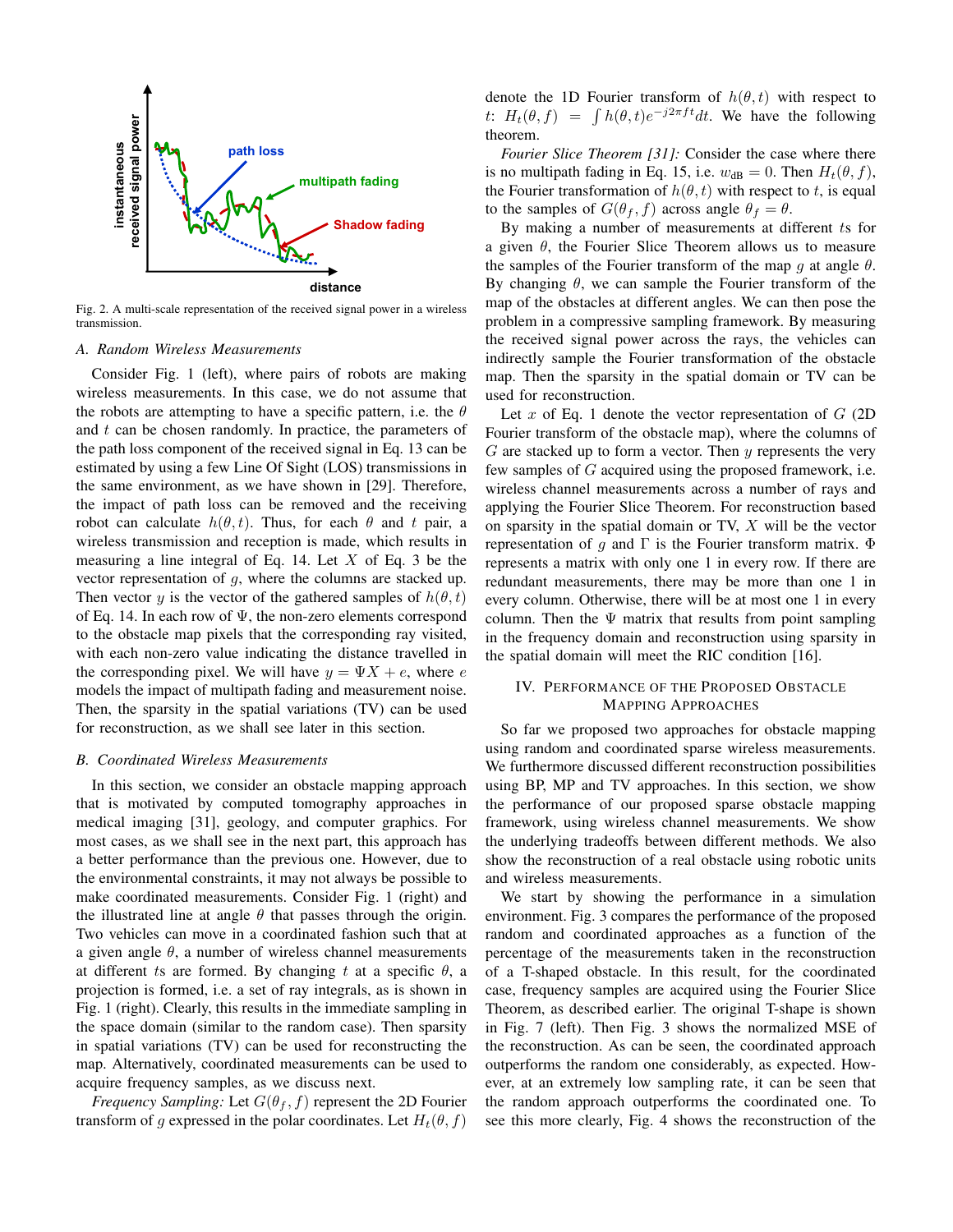aforementioned T-shaped obstacle map, for two different sampling rates. The top row shows the reconstruction for the case where only 0.77% measurements are taken whereas the bottom row shows the reconstruction quality for the case with 4.6% measurements. It can be seen that for the top row, the random projection can provide a recognizable reconstruction while the coordinated one can not provide any useful information. This makes sense as the coordinated approach makes measurements at only a few  $\theta$ s (see Fig. 1 (right)) but extensively and at different ts for each  $\theta$ . As such, for an extremely small sampling rate, it only measures the obstacle map from a very small number of angles. The random approach, on the other hand, samples the map from possibly different views even at a considerably small sampling rate. If the sampling rate is not extremely small, however, the coordinated approach will outperform the random one considerably. This can be seen from Fig. 3. An example of it can also be seen from Fig. 4 (bottom row), where the coordinated approach can provide an almost perfect reconstruction with only 4.6% measurements. For this result, no multipath fading is considered.



Fig. 3. Performance of the proposed sparse obstacle mapping framework using 1) random measurements and space sampling and 2) coordinated measurements and frequency sampling.



Fig. 4. Comparison of the proposed random and coordinated approaches at an extremely small (top row) and small (bottom row) sampling rates in the reconstruction of a T-shaped obstacle.

#### *A. Compressive Reconstruction of a Real Obstacle*

In the previous parts, we showed the performance of our proposed framework in a simulation environment. The aforementioned modeling of a wireless channel, however, can not possibly embrace all the propagation phenomena. As such, we do not expect perfect recovery with a very small number of measurements in a real environment. However, as long as the reconstruction is informative for the cooperative operation of the robots, it would be valuable. For instance, if it allows the vehicles to build a rough map of inside a room before entering it, it could be considerably valuable. In order to test our framework, we also built an experimental setup for cooperative obstacle mapping. In our setup, a number of robots that are equipped with transceivers, make a small number of wireless channel measurements, as proposed in this paper. Fig. 5 shows one of our robotic platforms. We tested our setup on the campus of the University of New Mexico, where two robots made a small number of wireless measurements in order to build a 2D map of the column of Fig. 6 (left). A horizontal cut (2D map) of the column has a T-shape as shown in Fig. 6 (right). Our robots then aim at reconstructing this structure based on only wireless channel measurements. We consider reconstruction in a horizontal plane, i.e. the goal is for the robots to reconstruct the horizontal cut of Fig. 6. Fig. 7 (middle) shows the reconstruction of the T-shape, based on only 9.09% coordinated wireless measurements. Earlier in this paper, we showed the performance of coordinated measurements and frequency sampling. Thus in this case, we show the reconstruction with coordinated measurements and space sampling. We note that the frequency sampling of the previous section results in a very similar reconstruction. The reconstruction is noisy as expected, due to several propagation phenomena that our modeling did not include. However, the T-shape structure can still be easily seen. To the best of authors' knowledge, this is the first time that robots have mapped a real obstacle cooperatively, based on a small number of wireless channel measurements. Fig. 7 (right) shows the case where a threshold is applied to the reconstructed middle figure such that any value that is 10dB below the maximum is zeroed. This was done because we noticed that there could be scenarios where reconstructed pixels with very small values get magnified by some printers or monitors with certain gamma settings. A simple thresholding can avoid such cases.



Fig. 5. Our robotic platform – Pioneer 3-AT robot equipped with a servo control mechanism/fixture and a directional antenna.